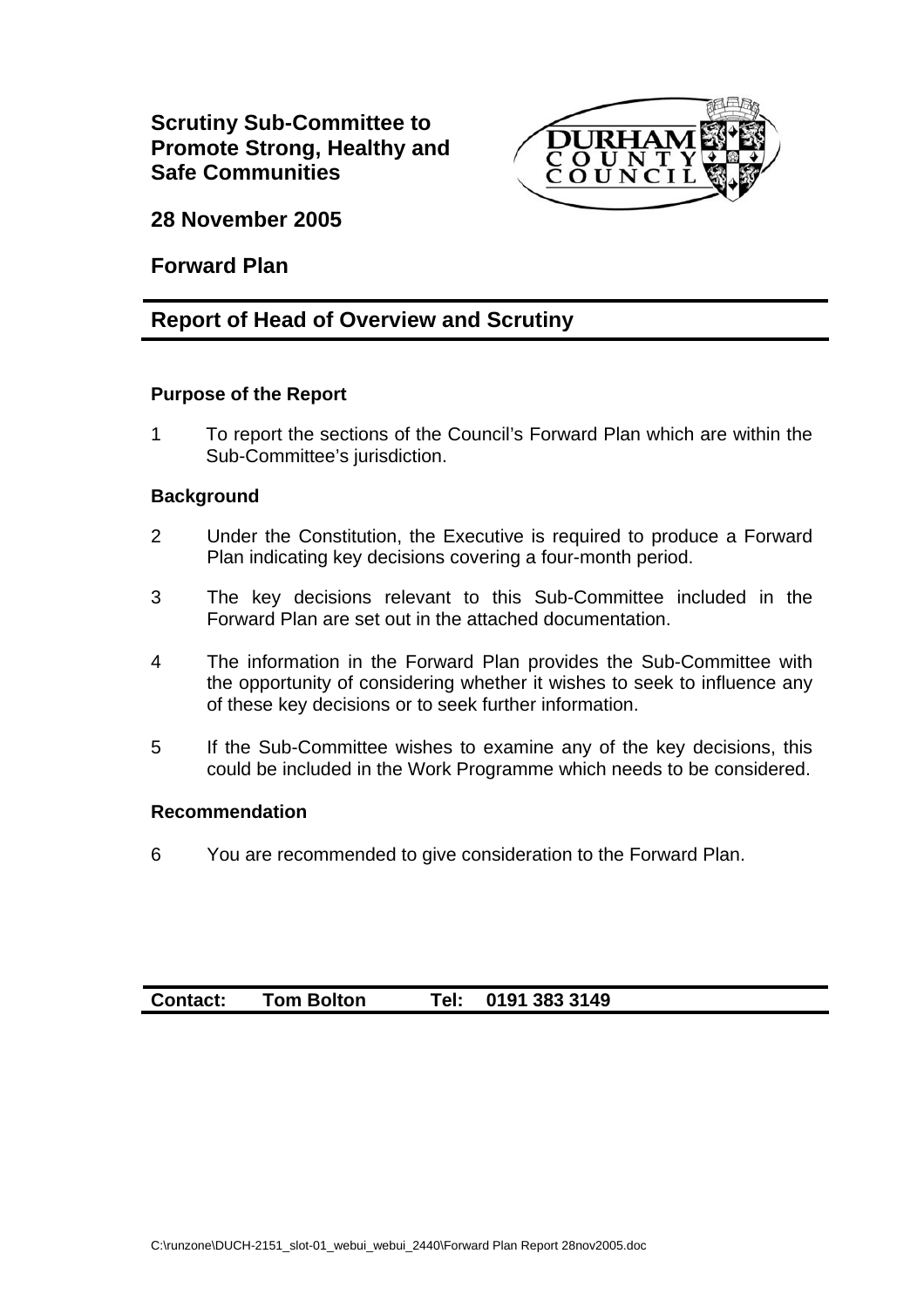#### **Forward Plan**

| Reference number                                              | SHSC/CEO/CS/01/05                                                                     |
|---------------------------------------------------------------|---------------------------------------------------------------------------------------|
| Date of decision (ie date of January 2006<br>Cabinet meeting) |                                                                                       |
| lbe made                                                      | Description of decision to Community Development Policy/Strategy Action Plan - Year 2 |
| <b>Background documents</b>                                   | Community Development Policy and Strategy                                             |
| Lead Cabinet member                                           | Councillor John Davies                                                                |
| <b>Main</b><br>consultees<br>means of consultation            | and Questionnaire across all services. Focus groups at team<br>meetings.              |
| representations                                               | When and how to make To Peter Brookes, Chief Executive's Office 0191 3844252          |

| Reference number                                                     | SHSC/CEO/CS/02/05                                                                    |
|----------------------------------------------------------------------|--------------------------------------------------------------------------------------|
| Date of decision (ie date of January 2006<br><b>Cabinet meeting)</b> |                                                                                      |
| lbe made                                                             | Description of decision to Strategic relationship in funding of the Voluntary Sector |
| <b>Background documents</b>                                          | Change Up                                                                            |
| <b>Lead Cabinet member</b>                                           | Councillor John Davies                                                               |
| <b>Main</b><br>consultees<br>means of consultation                   | and Voluntary and Community Sector via OVN and CVS and DCC<br>Services               |
| representations                                                      | When and how to make To Peter Brookes, Chief Executive's Office - 0191 3844252       |

| Reference number                                               | SHSC/CEO/CS/03/05                                                                      |
|----------------------------------------------------------------|----------------------------------------------------------------------------------------|
| Date of decision (ie date of December 2005<br>Cabinet meeting) |                                                                                        |
| be made                                                        | <b>Description of decision to Review of services for Gypsies and Travellers</b>        |
| <b>Background documents</b>                                    | Toward a better future                                                                 |
| Lead Cabinet member                                            | Councillor John Davies                                                                 |
| Main<br>consultees<br>means of consultation                    | and Consultation completed                                                             |
| representations                                                | When and how to make To Scott McInally, Travellers Liaison Service. Tel: 0191 384 4252 |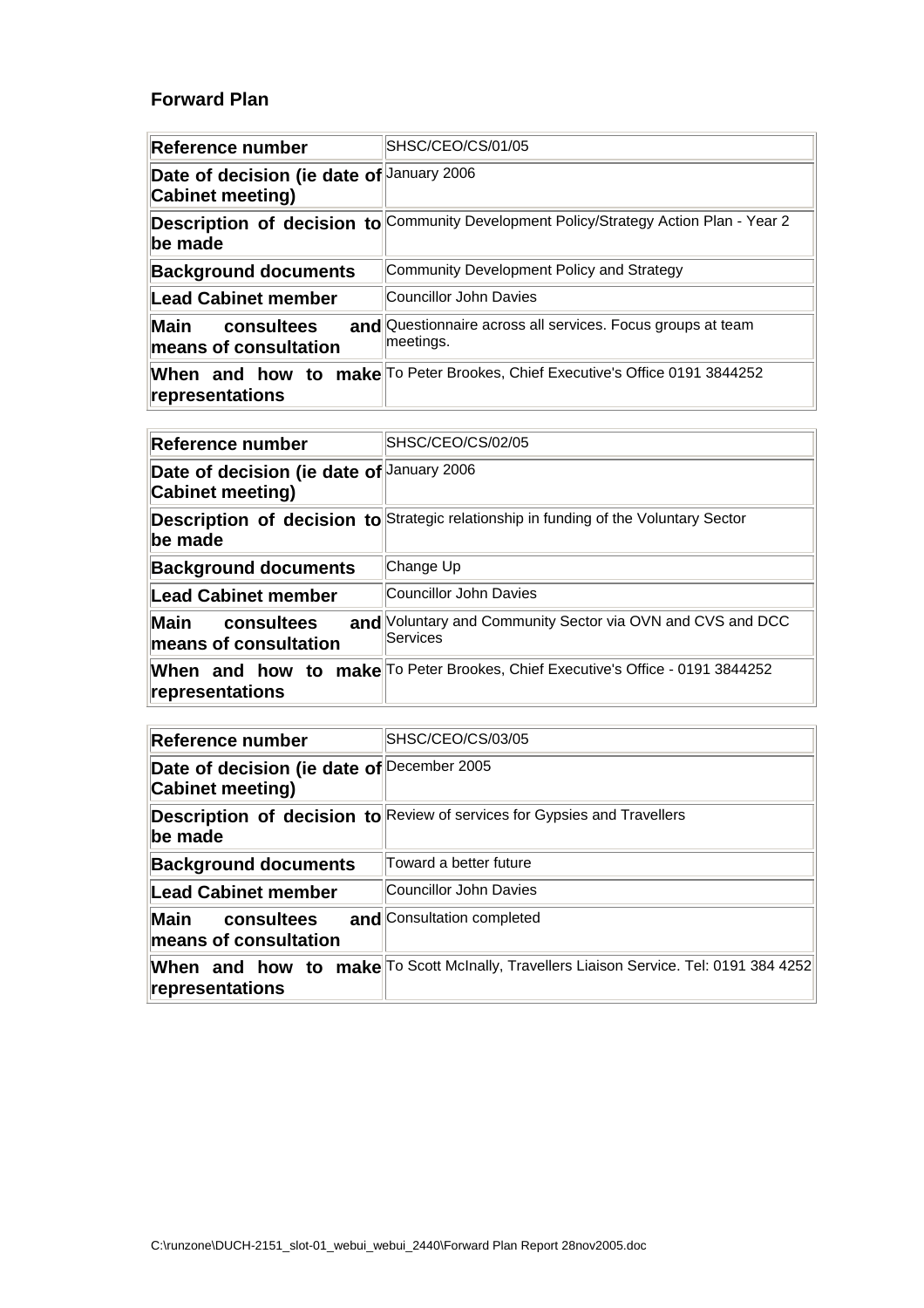| Reference number                                                      | SHSC/C&L/02/05                                                             |
|-----------------------------------------------------------------------|----------------------------------------------------------------------------|
| Date of decision (ie date of November 2005<br><b>Cabinet meeting)</b> |                                                                            |
| be made                                                               | Description of decision to To agree the report on Mobile Libraries Review  |
| <b>Background documents</b>                                           |                                                                            |
| Lead Cabinet member                                                   | Councillor John Davies                                                     |
| <b>Main</b><br>consultees<br>means of consultation                    | and Public Consultation                                                    |
| representations                                                       | When and how to make To Nigel Cannaway, Culture and Leisure - 0191 3833595 |

| Reference number                                                                | SHSC/SCH/02/05                                                          |
|---------------------------------------------------------------------------------|-------------------------------------------------------------------------|
| Date of decision (ie date of November 2005 to February 2006<br>Cabinet meeting) |                                                                         |
| Description of decision to<br>be made                                           | Implications of Implementing Children's Safeguarding Board in<br>Durham |
| <b>Background documents</b>                                                     | Children Act 2004                                                       |
| Lead Cabinet member                                                             | Councillor Michele Hodgson                                              |
| Main<br>consultees<br>means of consultation                                     | and All member agencies of ACPC/LSCB involved                           |
| When and how to<br>representations                                              | make To Gail Hopper, Social Care and Health - 0191 3833322              |

| <b>∣Reference number</b>                                                        | SHSC/SCH/03/05                                                                                                                                                 |
|---------------------------------------------------------------------------------|----------------------------------------------------------------------------------------------------------------------------------------------------------------|
| Date of decision (ie date of November 2005 to February 2006<br>Cabinet meeting) |                                                                                                                                                                |
| ∥be made                                                                        | <b>Description of decision to</b> Outline process and consultation in relation to Phase 2 of the<br>Strategy for Investing in Modern Services for Older People |
| <b>Background documents</b>                                                     |                                                                                                                                                                |
| ∥Lead Cabinet member                                                            | Councillor Christine Smith                                                                                                                                     |
| Main<br>consultees<br>$\,$ means of consultation $\,$                           | and Residents and their families                                                                                                                               |
| $\blacksquare$ representations                                                  | When and how to make To Duncan Callum, Social Care and Health - 01325 304184                                                                                   |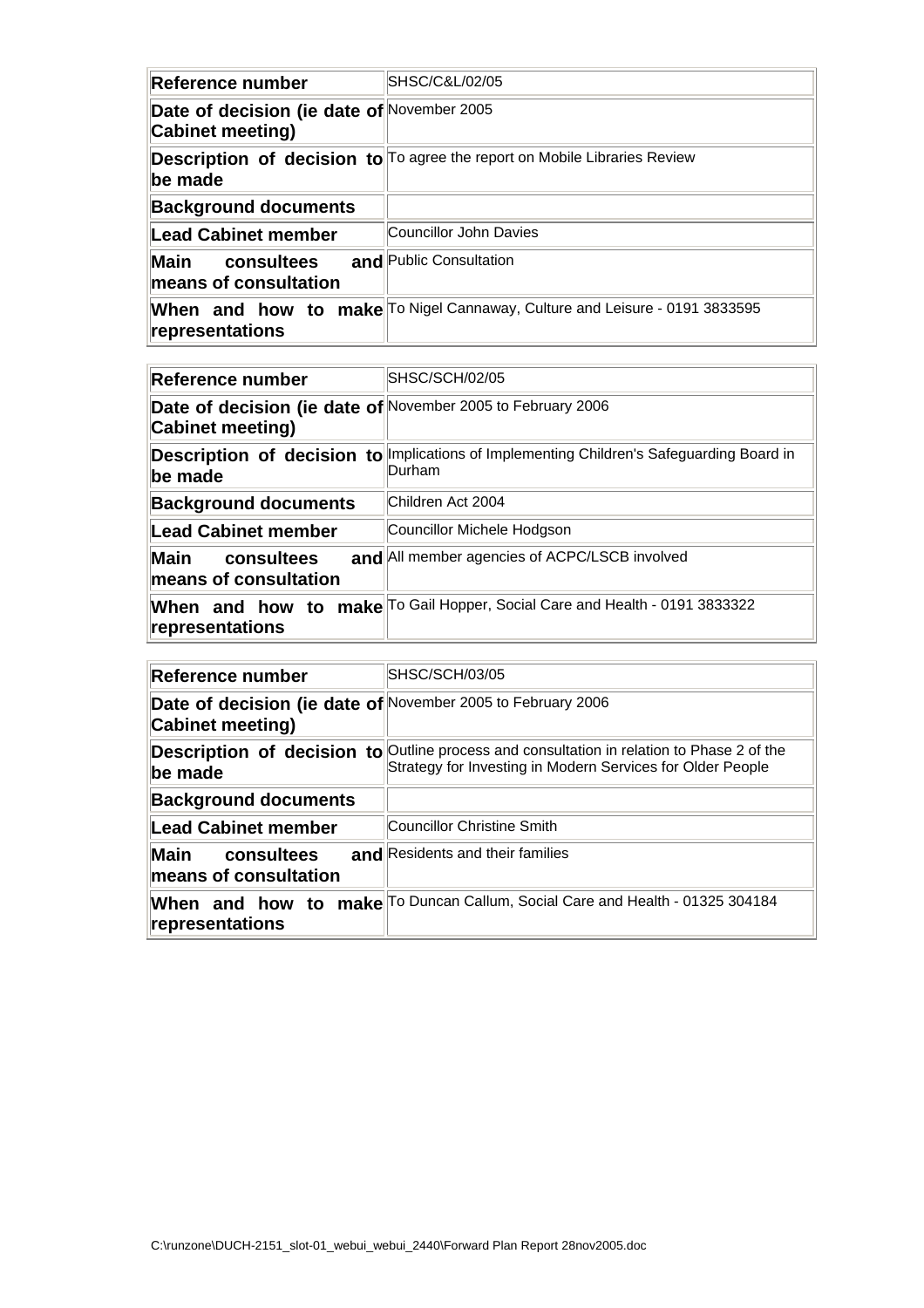| Reference number                                                                | SHSC/SCH/04/05                                                                    |
|---------------------------------------------------------------------------------|-----------------------------------------------------------------------------------|
| Date of decision (ie date of November 2005 to February 2006<br>Cabinet meeting) |                                                                                   |
| be made                                                                         | Description of decision to Development of Mental Health Services for Older People |
| <b>Background documents</b>                                                     | Reports to Modernisation Group for Older People - July and<br>September 2004      |
| Lead Cabinet member                                                             | Councillor Christine Smith                                                        |
| Main<br>consultees<br>means of consultation                                     | and County Durham and Darlington Priority Services NHS Trust                      |
| representations                                                                 | When and how to make To John Thornberry, Social Care and Health - 0191 3834619    |

| Reference number                                                                | SHSC/SCH/05/05                                                                                                                    |
|---------------------------------------------------------------------------------|-----------------------------------------------------------------------------------------------------------------------------------|
| Date of decision (ie date of November 2005 to February 2006<br>Cabinet meeting) |                                                                                                                                   |
| be made                                                                         | <b>Description of decision to</b> To agree proposals that clarify the role, size and cost of the<br>future CDC Home Care Services |
| <b>Background documents</b>                                                     |                                                                                                                                   |
| Lead Cabinet member                                                             | Councillor Christine Smith                                                                                                        |
| Main<br>consultees<br>means of consultation                                     | and Consultation with staff and service users                                                                                     |
| When and how to<br>representations                                              | make To Duncan Callum, Social Care and Health - 01325 304184                                                                      |

| Reference number                                                                       | <b>SHSC/SCH/07/05</b>                                                                 |
|----------------------------------------------------------------------------------------|---------------------------------------------------------------------------------------|
| Date of decision (ie date of November 2005 to February 2006<br><b>Cabinet meeting)</b> |                                                                                       |
| Description of decision to Review of tobacco control<br>lbe made                       |                                                                                       |
| <b>Background documents</b>                                                            |                                                                                       |
| <b>Lead Cabinet member</b>                                                             | Councillor Christine Smith                                                            |
| Main<br>consultees<br>and<br>means of consultation                                     |                                                                                       |
| representations                                                                        | <b>When and how to make</b> To Gerald Tompkins, Social Care and Health - 0191 3833176 |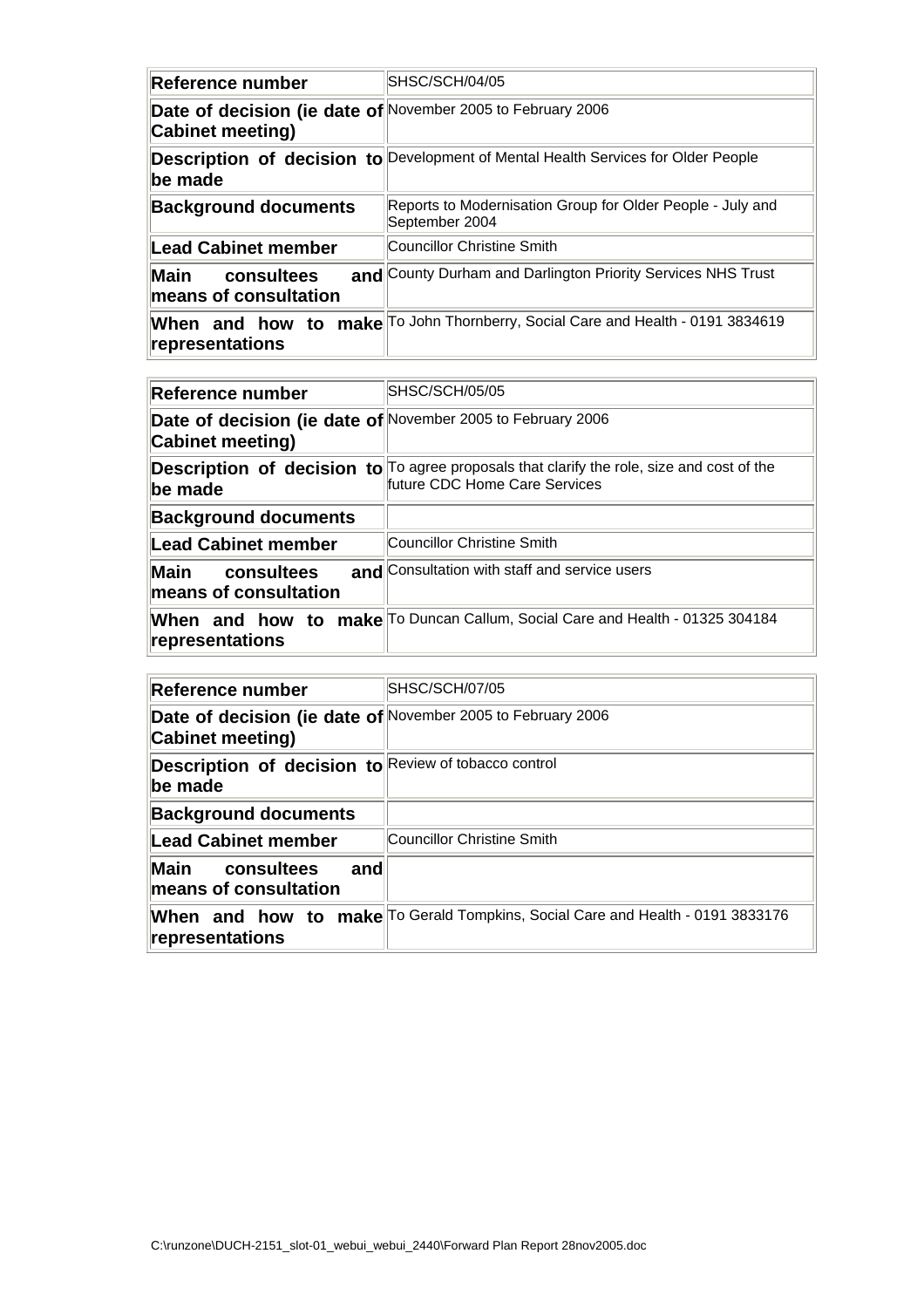| Reference number                                                                | SHSC/SCH/09/05                                                                 |
|---------------------------------------------------------------------------------|--------------------------------------------------------------------------------|
| Date of decision (ie date of November 2005 to February 2006<br>Cabinet meeting) |                                                                                |
| be made                                                                         | Description of decision to Impact of Supporting People on Adult Services       |
| <b>Background documents</b>                                                     |                                                                                |
| <b>Lead Cabinet member</b>                                                      | Councillor Christine Smith                                                     |
| Main<br>consultees<br>and<br>means of consultation                              |                                                                                |
| representations                                                                 | When and how to make To John Thornberry, Social Care and Health - 0191 3834619 |

| Reference number                                                                | SHSC/SCH/10/05                                                                                 |
|---------------------------------------------------------------------------------|------------------------------------------------------------------------------------------------|
| Date of decision (ie date of November 2005 to February 2006<br>Cabinet meeting) |                                                                                                |
| ∥be made                                                                        | Description of decision to Proposed developments in education provision in secure<br>services. |
| <b>Background documents</b>                                                     |                                                                                                |
| ∥Lead Cabinet member                                                            | Councillor Neil Foster                                                                         |
| lMain<br>consultees<br>and<br>means of consultation                             |                                                                                                |
| representations                                                                 | When and how to make To Gail Hopper, Social Care and Health. Tel: 0191 383 3322                |

| Reference number                                                                | SHSC/SCH/12/05                                                                           |
|---------------------------------------------------------------------------------|------------------------------------------------------------------------------------------|
| Date of decision (ie date of November 2005 to February 2006<br>Cabinet meeting) |                                                                                          |
| be made                                                                         | Description of decision to Every Child Matters - functional model of Children's Services |
| <b>Background documents</b>                                                     |                                                                                          |
| <b>Lead Cabinet member</b>                                                      | Councillor Neil Foster                                                                   |
| <b>Main</b><br>consultees<br>means of consultation                              | and Consultation with partner agencies                                                   |
| representations                                                                 | When and how to make To Gail Hopper, Social Care and Health. Tel: 0191 383 3322          |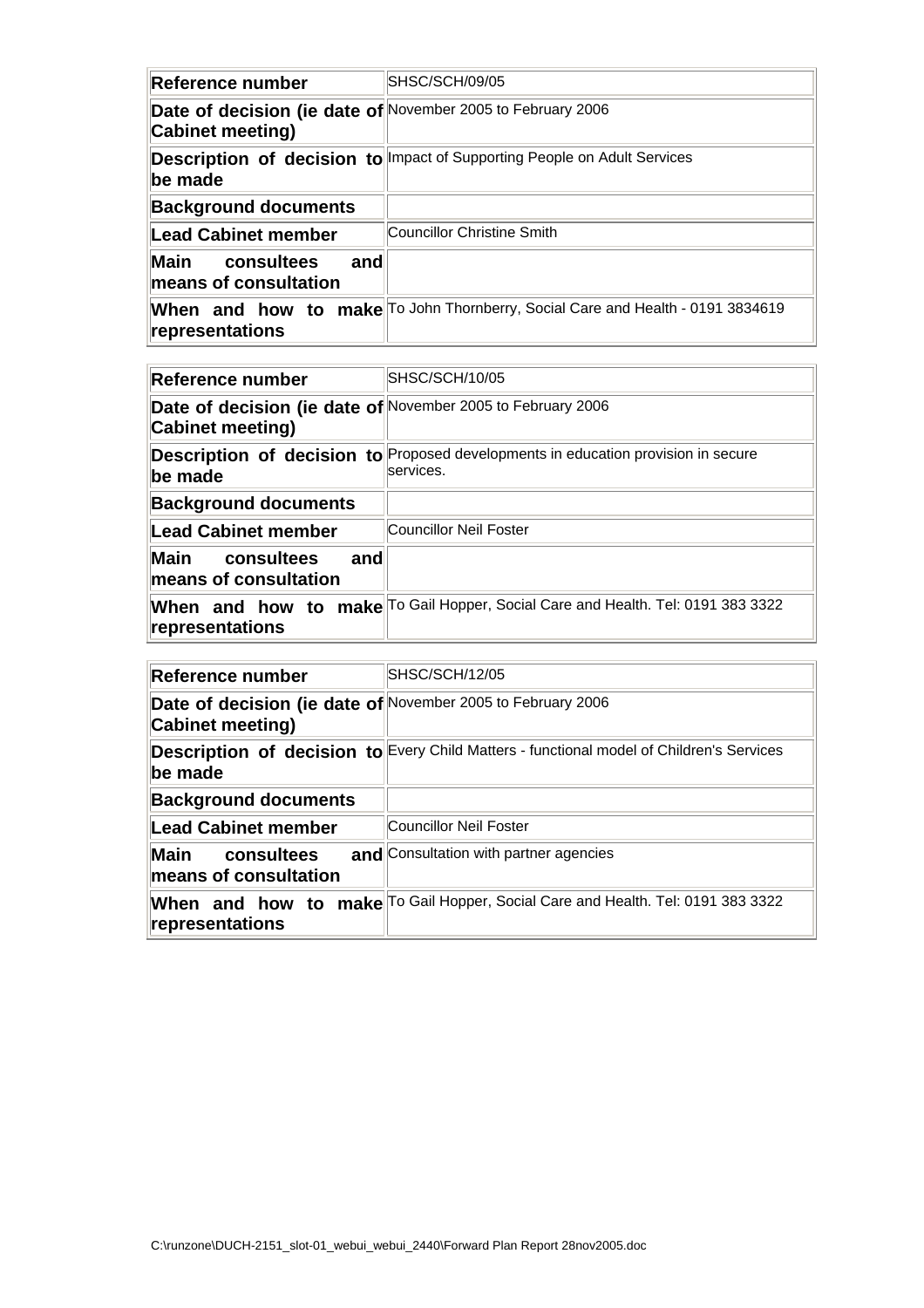| Reference number                                                                | SHSC/SCH/13/05                                                                                                          |
|---------------------------------------------------------------------------------|-------------------------------------------------------------------------------------------------------------------------|
| Date of decision (ie date of November 2005 to February 2006<br>Cabinet meeting) |                                                                                                                         |
| be made                                                                         | Description of decision to Modernisation of day care services for older people and people<br>with a physical disability |
| <b>Background documents</b>                                                     |                                                                                                                         |
| Lead Cabinet member                                                             | Councillor Christine Smith                                                                                              |
| <b>Main</b><br>consultees<br>and<br>means of consultation                       |                                                                                                                         |
| When and how to<br>representations                                              | make To Geraldine Hopper, Social Care and Health. Tel: 0191 383<br>5149                                                 |

| Reference number                                                                | SHSC/SCH/14/05                                                                                                                                      |
|---------------------------------------------------------------------------------|-----------------------------------------------------------------------------------------------------------------------------------------------------|
| Date of decision (ie date of November 2005 to February 2006<br>Cabinet meeting) |                                                                                                                                                     |
| be made                                                                         | <b>Description of decision to</b> To explore options for the future of the in-house domiciliary<br>service (previously known as County Durham Care) |
| <b>Background documents</b>                                                     |                                                                                                                                                     |
| Lead Cabinet member                                                             | Councillor Christine Smith                                                                                                                          |
| Main<br>consultees<br>and<br>means of consultation                              |                                                                                                                                                     |
| representations                                                                 | When and how to make To Phil Emmerson, Social Care and Health. Tel: 0191 383 5102                                                                   |

| <b>∣Reference number</b>                                                        | SHSC/SCH/15/05                                                                         |
|---------------------------------------------------------------------------------|----------------------------------------------------------------------------------------|
| Date of decision (ie date of November 2005 to February 2006<br>Cabinet meeting) |                                                                                        |
| lbe made                                                                        | Description of decision to Dual diagnosis: A strategy for County Durham and Darlington |
| <b>Background documents</b>                                                     | Dual diagnosis good practice guide Department of Health 2002                           |
| ∥Lead Cabinet member                                                            | Councillor Christine Smith                                                             |
| Main<br>and<br>consultees<br>means of consultation                              |                                                                                        |
| representations                                                                 | When and how to make To Lesley Tickell, Social Care and Health. Tel: 0191 383 5105     |